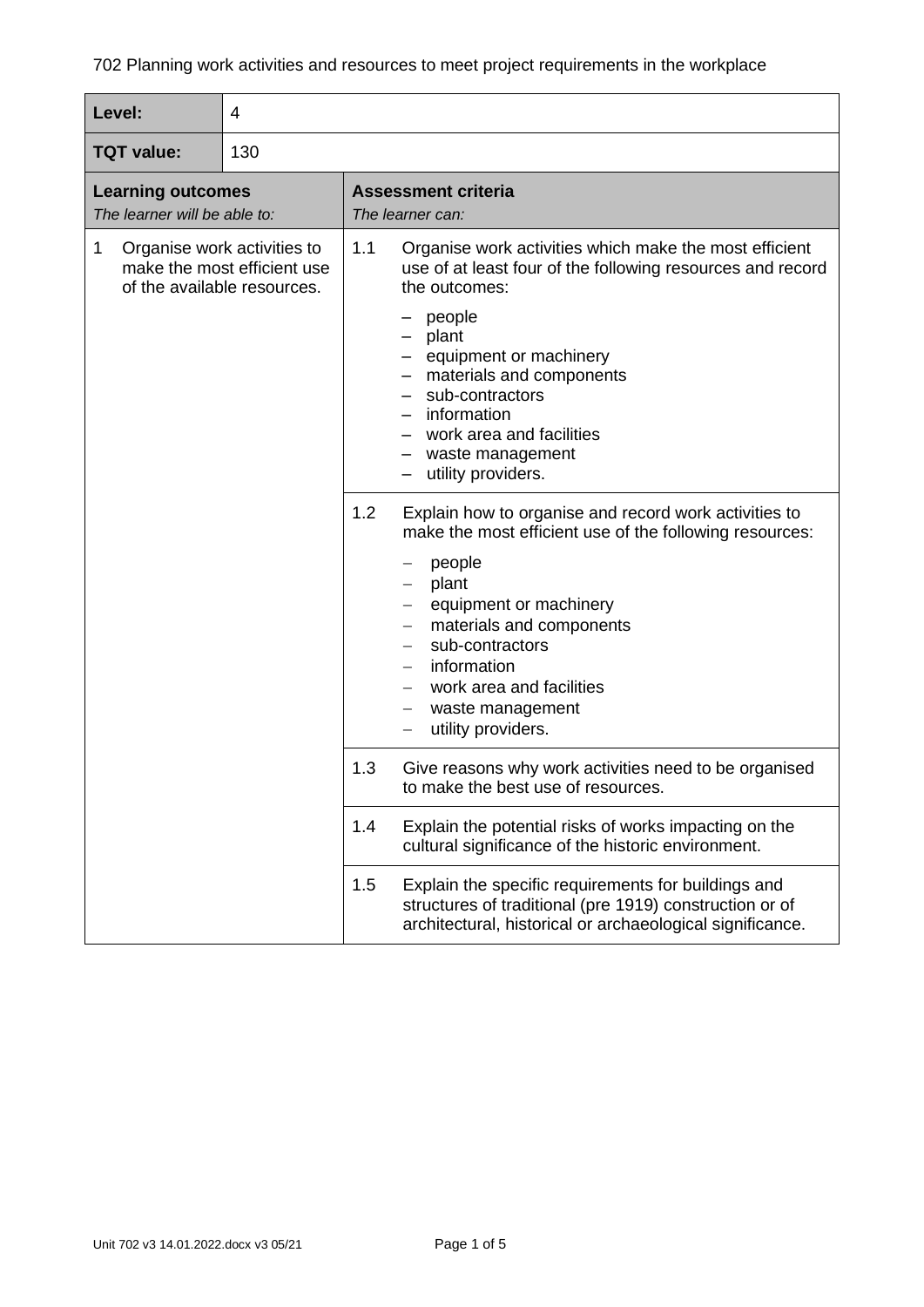| <b>Learning outcomes</b><br>The learner will be able to: |                                                                                                                        | <b>Assessment criteria</b><br>The learner can: |                                                                                                                                                                                                                                                                                                                                                                 |  |
|----------------------------------------------------------|------------------------------------------------------------------------------------------------------------------------|------------------------------------------------|-----------------------------------------------------------------------------------------------------------------------------------------------------------------------------------------------------------------------------------------------------------------------------------------------------------------------------------------------------------------|--|
| $\overline{2}$                                           | Recommend alternative<br>methods, resources and<br>systems to meet<br>programmes and<br>schedules.                     | 2.1                                            | Assess and identify a variety of effective solutions for<br>alternative work methods, resources and systems to<br>meet a range of programmes, and schedules.                                                                                                                                                                                                    |  |
|                                                          |                                                                                                                        | 2.2                                            | Recommend alternative methods, resources and<br>systems to meet programmes and schedules.                                                                                                                                                                                                                                                                       |  |
|                                                          |                                                                                                                        | 2.3                                            | Explain how to recommend the evaluated resources,<br>methods and systems to meet programmes and<br>schedules to stakeholders.                                                                                                                                                                                                                                   |  |
| 3                                                        | Obtain clarification or<br>advice from various sources<br>where the resources<br>required are not available.           | 3.1                                            | Obtain advice or clarification to determine required<br>resources from the following:<br>stakeholders<br>trade and technical guidance                                                                                                                                                                                                                           |  |
|                                                          |                                                                                                                        | 3.2                                            | Explain methods of finding potential sources for<br>clarification and advice for a range of work programmes.                                                                                                                                                                                                                                                    |  |
|                                                          |                                                                                                                        | 3.3                                            | Outline the types of information that could be gained<br>from various information sources.                                                                                                                                                                                                                                                                      |  |
|                                                          |                                                                                                                        | 3.4                                            | Explain how to obtain advice from stakeholders or trade<br>and technical guidance when required resources are not<br>available.                                                                                                                                                                                                                                 |  |
| 4                                                        | Examine work activities<br>against project data or<br>operational data and the<br>requirements of external<br>factors. | 4.1                                            | Examine a range of work activities against project data<br>and the requirements of at least three of the following<br>external factors and record the findings:<br>other related programmes<br>supply lead times<br>contingencies<br>special working conditions<br>weather conditions<br>statutory limitations<br>site conditions<br>availability of resources. |  |
|                                                          |                                                                                                                        | 4.2<br>4.3                                     | Explain how to identify the following external factors:<br>other related programmes<br>supply lead times<br>contingencies<br>special working conditions<br>weather conditions<br>statutory limitations<br>site conditions<br>availability of resources.<br>Describe ways in which external factors can affect a<br>programme, operation or schedule.            |  |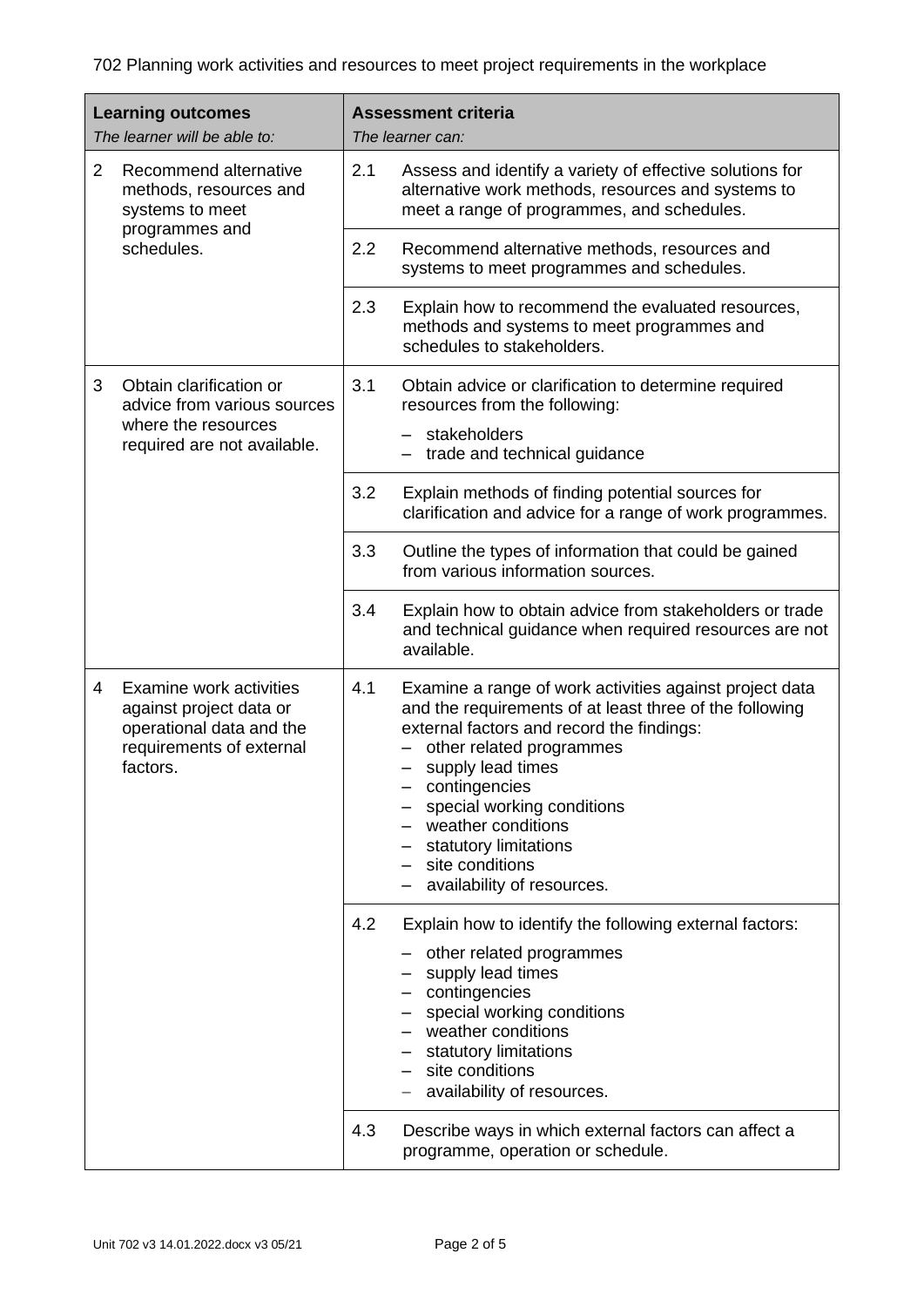| <b>Learning outcomes</b><br>The learner will be able to:                                              | <b>Assessment criteria</b><br>The learner can:                                                                                                                                                                                                                                       |  |  |
|-------------------------------------------------------------------------------------------------------|--------------------------------------------------------------------------------------------------------------------------------------------------------------------------------------------------------------------------------------------------------------------------------------|--|--|
|                                                                                                       | 4.4<br>Explain how to examine work activities against the<br>following project data and requirements of external<br>factors:                                                                                                                                                         |  |  |
|                                                                                                       | - contract conditions<br>- bills of quantities or methods of measurements<br>- specifications and schedules of work<br>- drawings<br>- survey reports<br>- health, safety and environmental plans<br>- programmes<br>- organisational requirements<br>- instructions and variations. |  |  |
|                                                                                                       | 4.5<br>Explain the different methods of examining work<br>activities against resources and related information.                                                                                                                                                                      |  |  |
| 5<br>Update existing<br>programmes and schedules<br>of planned activities and<br>inform stakeholders. | 5.1<br>Update at least two of the following programmes and<br>schedules of planned activities:<br>- programmes and schedules<br>- critical analysis<br>- action lists<br>- method statements<br>risk assessments.                                                                    |  |  |
|                                                                                                       | 5.2<br>Inform stakeholders of updates that should be made on<br>works programmes and schedules.                                                                                                                                                                                      |  |  |
|                                                                                                       | 5.3<br>Explain different methods of updating the following<br>programmes and schedules:                                                                                                                                                                                              |  |  |
|                                                                                                       | programmes<br>critical analysis<br>action lists<br>method statements<br>risk assessments.                                                                                                                                                                                            |  |  |
|                                                                                                       | 5.4<br>Describe the possible effects on the project if<br>programmes and schedules are not updated when<br>factors change.                                                                                                                                                           |  |  |
|                                                                                                       | 5.5<br>Describe ways of recommending updates to existing<br>programmes and schedules to stakeholders.                                                                                                                                                                                |  |  |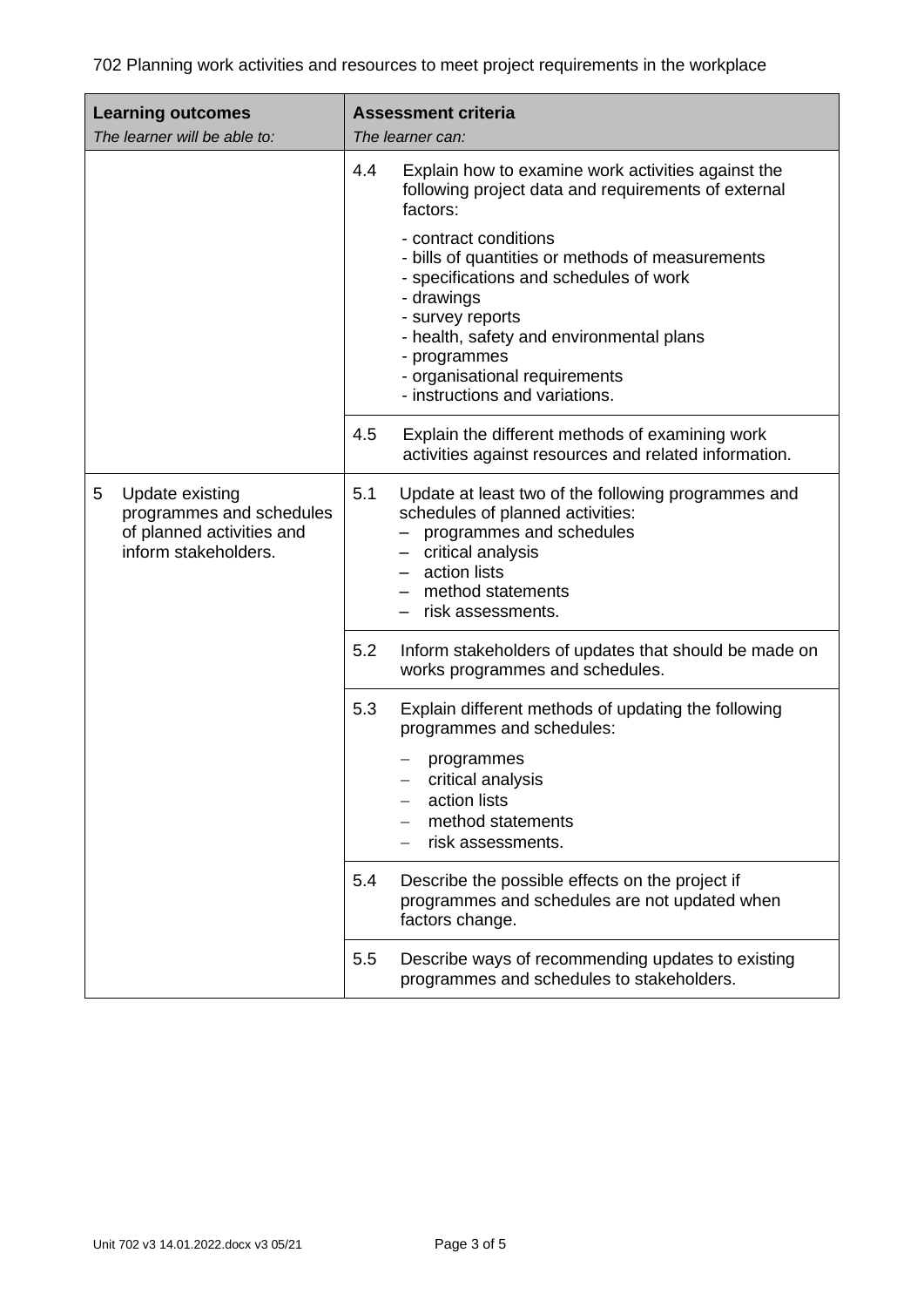| <b>Learning outcomes</b><br>The learner will be able to: |                                                  | <b>Assessment criteria</b><br>The learner can: |                                                                                                                                                    |  |
|----------------------------------------------------------|--------------------------------------------------|------------------------------------------------|----------------------------------------------------------------------------------------------------------------------------------------------------|--|
| 6                                                        | Implement systems to<br>monitor and record works | 6.1                                            | Implement a system to monitor and record works being<br>undertaken against programmes and schedules.                                               |  |
|                                                          | against programmes and<br>schedules.             | 6.2                                            | Review and record results of monitoring programmes<br>against given programmes and schedules.                                                      |  |
|                                                          |                                                  | 6.3                                            | Explain different systems which are available for<br>monitoring and recording works against programmes<br>and schedules and how to implement them. |  |
|                                                          |                                                  | 6.4                                            | Give reasons why it is necessary to monitor and record<br>the results of works against programmes and schedules.                                   |  |